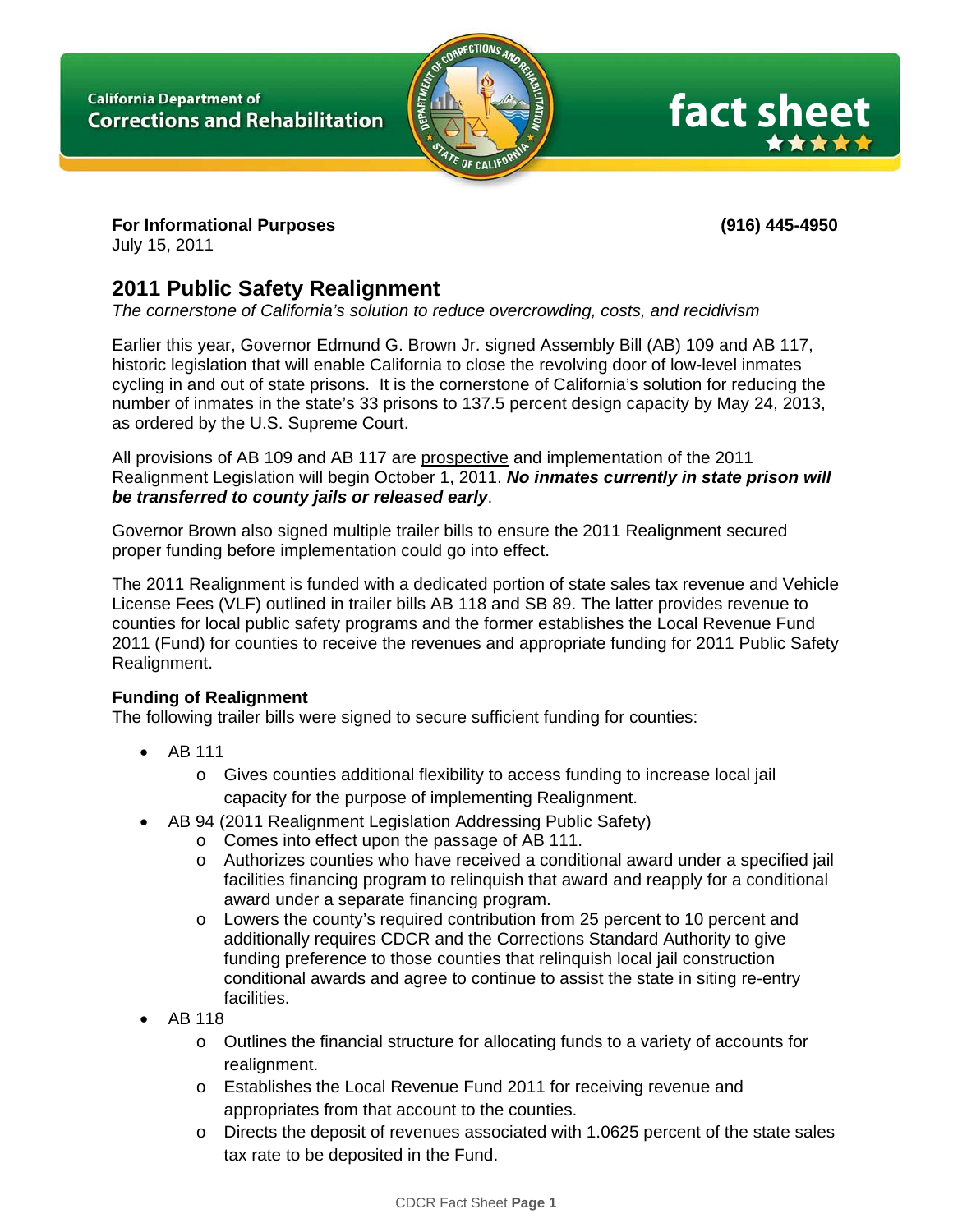- o Establishes a reserve account should revenues come in higher than anticipated.
- $\circ$  The reallocation formulas will be developed more permanently using appropriate data and information for the 2012-'13 fiscal year and each fiscal year thereafter.
- $\circ$  Implements sufficient protections to provide ongoing funding and mandated protection for the state and local government.
- o The smallest of counties that benefit from the minimum grant will each receive approximately \$77,000 in 2011-'12.
- SB 89
	- o Dedicates a portion (\$12) of the Vehicle License Fee to the Fund.
	- o Revenue comes from two sources; freed up VLF previously dedicated to DMV administration and VLF that was previously dedicated to cities for general purpose use.
	- o Estimated total amount of VLF revenue now dedicated to realignment is \$354.3 million in 2010-2011.
- SB 87
	- o Provides counties with a one-time appropriation of \$25 million to cover costs associated with hiring, retention, training, data improvements, contracting costs, and capacity planning pursuant to each county's AB 109 implementation plan.

## **Local Planning Process**

The Community Corrections Partnership (CCP), which was previously established in Penal Code § 1230, will develop and recommend to the county Board of Supervisors an implementation plan for 2011 Public Safety Realignment. An Executive Committee from the CCP members will be comprised of the following:

- o Chief probation officer
- o Chief of police
- o Sheriff
- o District Attorney
- o Public Defender
- o Presiding judge of the superior court (or his/her designee)
- o A representative from either the County Department of Social Services, Mental Health, or Alcohol and Substance Abuse Programs, as appointed by the County Board of Supervisors.

The Executive Committee plan is deemed accepted by the county Board of Supervisors unless the Board rejects the plan by a four-fifths vote.

## **Community, Local Custody**

AB 109 allows non-violent, non-serious, and non sex offenders to serve their sentence in county jails instead of state prisons. However, counties can contract back with the State to house local offenders.

Under AB 109:

- No inmates currently in state prison will be transferred to county jails.
- No inmates currently in state prison will be released early.
- All felons sent to state prison will continue to serve their entire sentence in state prison.
- All felons convicted of current or prior serious or violent offenses, sex offenses, and sex offenses against children will go to state prison.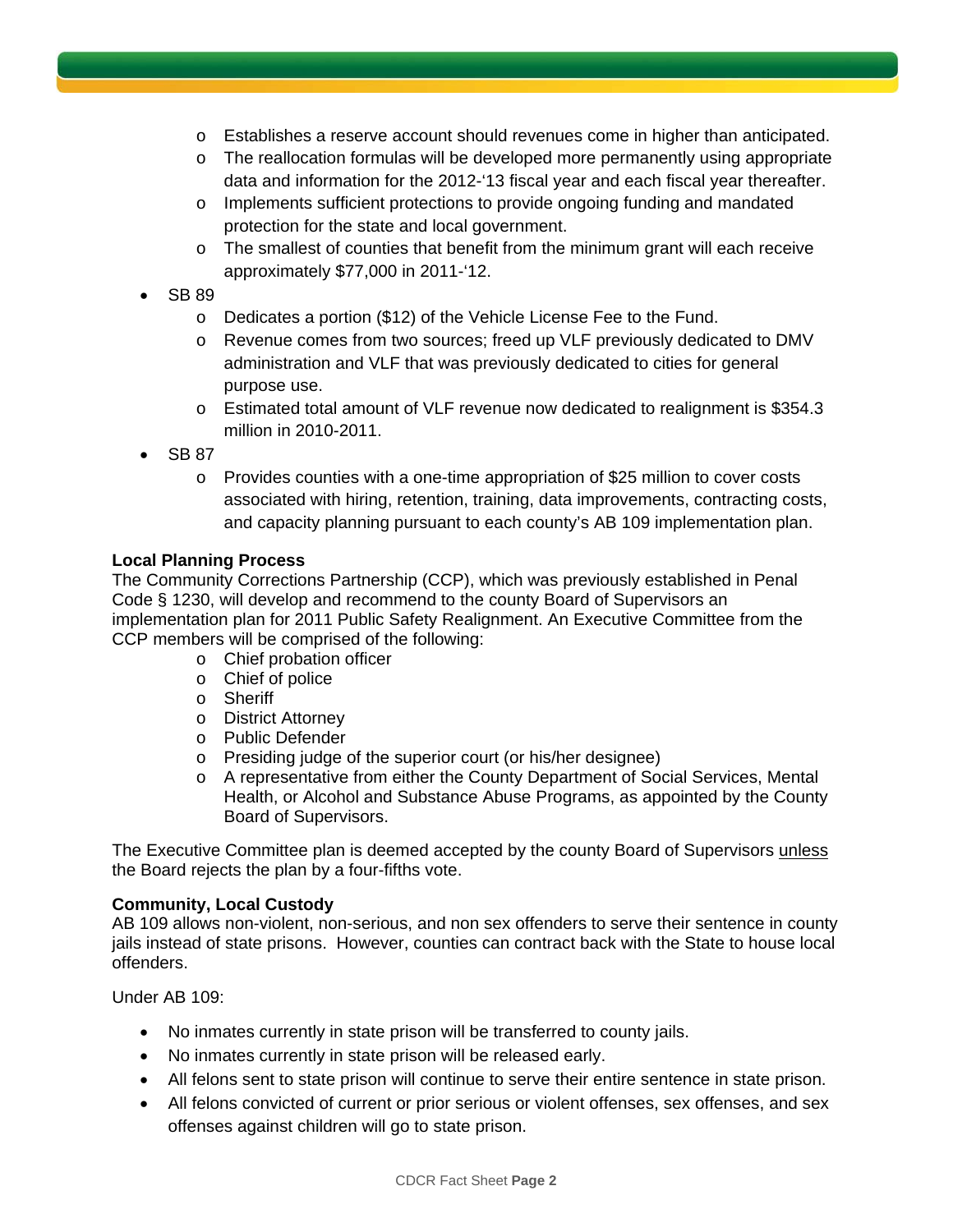• There are nearly 60 additional crimes that are not defined in Penal Code as serious or violent offenses but at the request of law enforcement were added as offenses that would be served in state prison rather than in local custody.

Please see the document "AB 109: Final Crime Exclusion List" for a complete listing of those crimes.

# **Post-Release (County-Level) Community Supervision**

CDCR continues to have jurisdiction over all offenders who are on state parole **prior** to the implementation date of October 1, 2011. Prospectively, county-level supervision for offenders upon release from prison will include current non-violent, non-serious (irrespective of priors) and sex offenders. County-level supervision will **not** include:

- Third-strike offenders- those whose third strike was for a non-violent offense would still be on State parole.
- Offenders whose **current** commitment offense is serious or violent, as defined by California's Penal Code §§ 667.5(c) and 1192.7(c).
- High-risk sex offenders,
- Mentally Disordered Offenders
- Offenders on parole prior to October 1.

Offenders who meet the above-stated conditions will continue to be under state parole supervision.

The county Board of Supervisors will designate a county agency to be responsible for postrelease supervision and will provide that information to CDCR by August 1, 2011. CDCR must notify counties of an individual's release at least one month prior. Once the individual has been released CDCR no longer has jurisdiction over any person who is under post-release community supervision. No person shall be returned to prison on a parole revocation except for those persons previously sentenced to a term of life.

#### **Parole Revocations**

## **Starting October 1, 2011, all parole revocations will be served in county jail instead of state prison and can only be up to 180 days.**

The responsibility of parole revocations will continue under the Board of Parole Hearings until July 1, 2013, at which time the parole revocation process will become a local court-based process. Local courts, rather than the Board of Parole Hearings, will be the designated authority for determining revocations. Contracting back to the state for offenders to complete a custody parole revocation is not an option. Only offenders previously sentenced to a term of life can be revoked to prison.

After July, 1, 2013 The Board of Parole Hearings will continue to conduct

- Parole consideration for lifers;
- Medical parole hearings;
- Mentally disordered offender cases; and
- Sexually Violent Predator cases.

AB 109 also provides the following under parole:

• Allows local parole revocations up to 180 days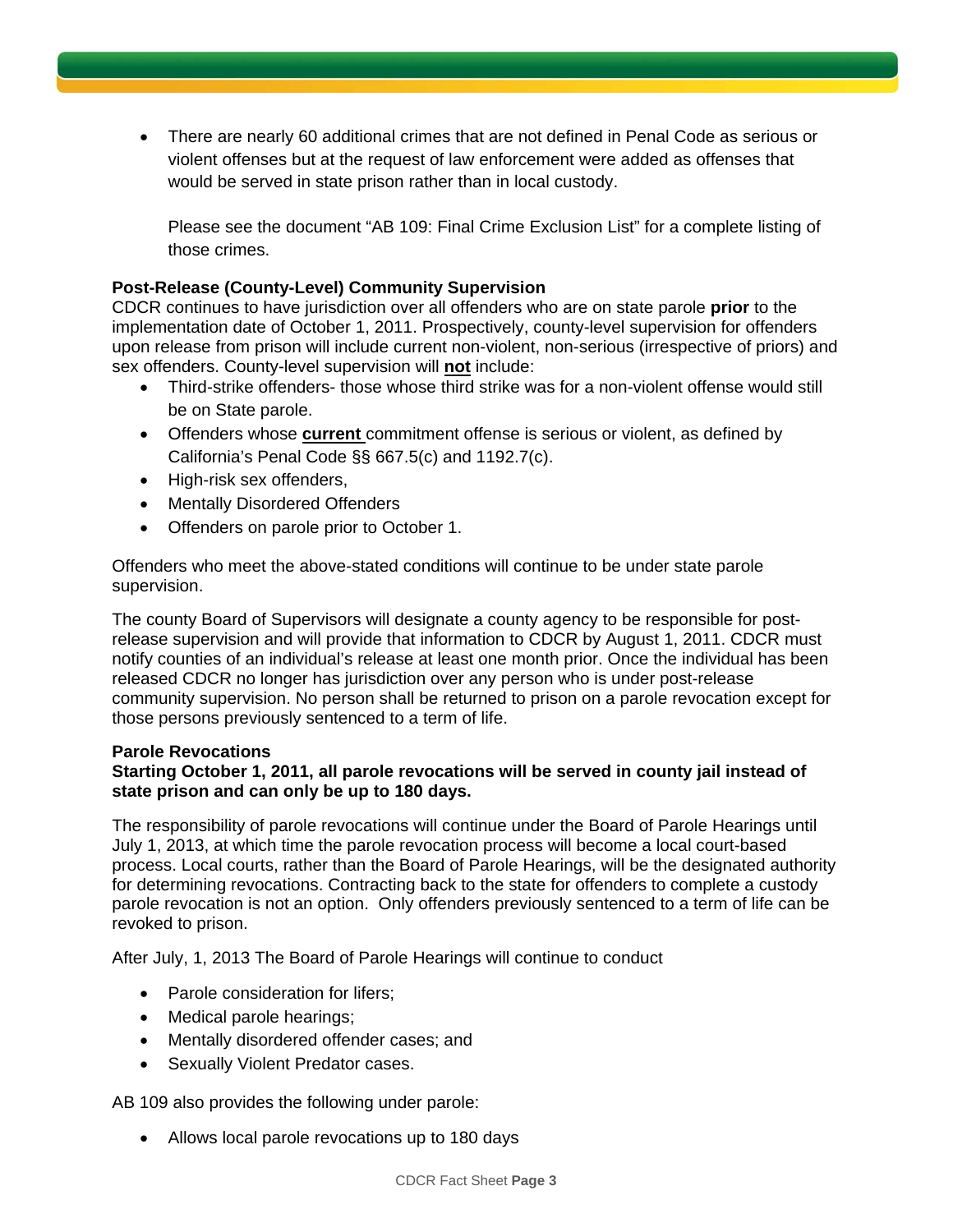• Authorizes flash incarceration at the local level for up to 10 days

Inmates released to parole after serving a life term (e.g., murderers, violent sex offenders, and third-strikers) will be eligible for parole revocation back to state prison if ordered by the Board.

#### **The Division of Juvenile Justice**

AB 109 limited the future juvenile court commitments to the Division of Juvenile Justice (DJJ). However, AB 117 removes this provision. As such, there will be no changes to DJJ during the 2011 realignment.